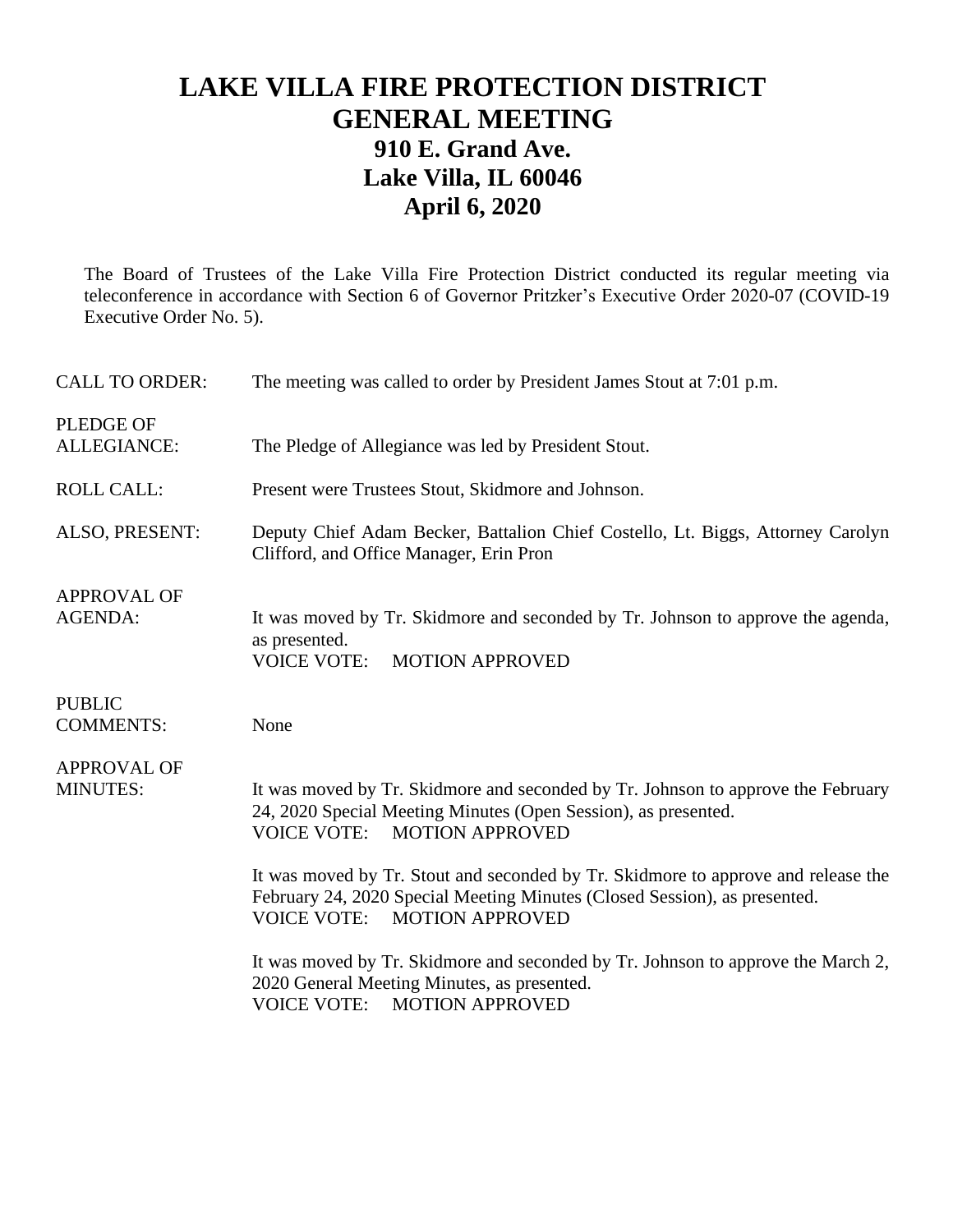## TREASURER'S REPORT

| Approval:                   | Tr. Skidmore read the Treasurer's report from March 31, 2020 with total assets of<br>\$8,486,249.06. It was moved by Tr. Johnson and seconded by Tr. Stout to approve<br>the Treasurer's report, as presented.                |  |  |
|-----------------------------|-------------------------------------------------------------------------------------------------------------------------------------------------------------------------------------------------------------------------------|--|--|
|                             | <b>ROLL CALL VOTE:</b>                                                                                                                                                                                                        |  |  |
|                             | Stout, Skidmore, Johnson<br>AYES:                                                                                                                                                                                             |  |  |
|                             | None<br>NAYS:                                                                                                                                                                                                                 |  |  |
|                             | <b>ABSENT:</b><br>None                                                                                                                                                                                                        |  |  |
|                             | <b>ABSTAIN:</b><br>None                                                                                                                                                                                                       |  |  |
|                             | <b>MOTION APPROVED</b>                                                                                                                                                                                                        |  |  |
| Payment of Bills:           | It was moved by Tr. Johnson and seconded by Tr. Stout to approve the April 2020<br>bills to be paid in the amount of \$571,687.53, as read by Tr. Skidmore.<br><b>ROLL CALL VOTE:</b>                                         |  |  |
|                             | AYES:<br>Stout, Skidmore, Johnson                                                                                                                                                                                             |  |  |
|                             | NAYS:<br>None                                                                                                                                                                                                                 |  |  |
|                             | ABSENT:<br>None                                                                                                                                                                                                               |  |  |
|                             | <b>ABSTAIN:</b><br>None                                                                                                                                                                                                       |  |  |
|                             | <b>MOTION APPROVED</b>                                                                                                                                                                                                        |  |  |
|                             |                                                                                                                                                                                                                               |  |  |
| <b>OLD BUSINESS</b>         |                                                                                                                                                                                                                               |  |  |
| 2020/2021 Annual<br>Budget: | The Budget process has started, and more information will be presented to the Board<br>at the next meeting.                                                                                                                   |  |  |
|                             |                                                                                                                                                                                                                               |  |  |
| Lake Villa Firefighter's    |                                                                                                                                                                                                                               |  |  |
| Association                 | The Lake Villa Firefighter's Association dissolution is to be signed the week of<br>April 13 <sup>th</sup> , 2020. A list of what the Fire Protection District will be taking over is to<br>be provided by the Association.   |  |  |
| <b>NEW BUSINESS</b>         |                                                                                                                                                                                                                               |  |  |
| 2019/2020 Audit             |                                                                                                                                                                                                                               |  |  |
| <b>Engagement Letter:</b>   | It was moved by Tr. Skidmore and seconded by Tr. Johnson to approve Engagement<br>Letter from Dam, Snell, & Taveirne, as presented, in the amount of \$13,050.<br><b>ROLL CALL VOTE:</b><br>AYES:<br>Stout, Skidmore, Johnson |  |  |
|                             | NAYS:<br>None                                                                                                                                                                                                                 |  |  |
|                             |                                                                                                                                                                                                                               |  |  |
|                             | <b>ABSENT:</b><br>None                                                                                                                                                                                                        |  |  |
|                             | <b>ABSTAIN:</b><br>None                                                                                                                                                                                                       |  |  |
|                             | <b>MOTION APPROVED</b>                                                                                                                                                                                                        |  |  |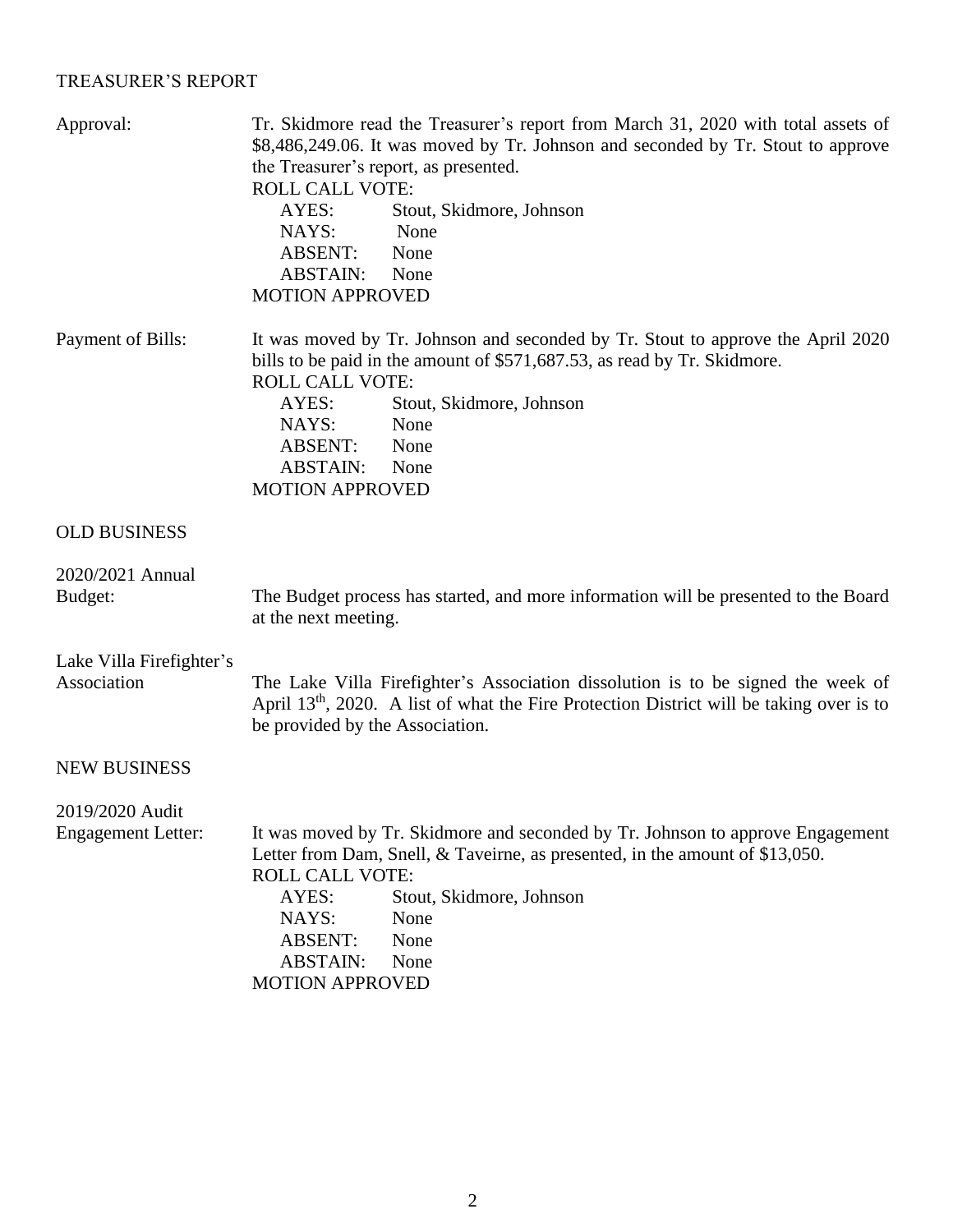## Property and Casualty<br>Insurance Renewal:

It was moved by Tr. Stout and seconded by Tr. Skidmore to approve the renewal of the Property and Casualty Insurance through Selective Insurance, as presented by Corkill in the amount of \$78,045. ROLL CALL VOTE: AYES: Stout, Skidmore, Johnson<br>NAYS: None  $NAYS:$ ABSENT: None ABSTAIN: None

MOTION APPROVED

| Coverage Agreement with<br><b>Antioch Fire</b> |                        |                                                                                                                                              |
|------------------------------------------------|------------------------|----------------------------------------------------------------------------------------------------------------------------------------------|
| Department:                                    | <b>ROLL CALL VOTE:</b> | It was moved by Tr. Skidmore and seconded by Tr. Johnson to approve the<br>Coverage Agreement with the Antioch Fire Department, as presented |
|                                                | AYES:                  | Stout, Skidmore, Johnson                                                                                                                     |
|                                                | NAYS:                  | None                                                                                                                                         |
|                                                | <b>ABSENT:</b>         | None                                                                                                                                         |
|                                                | <b>ABSTAIN:</b>        | None                                                                                                                                         |
|                                                | <b>MOTION APPROVED</b> |                                                                                                                                              |

## REPORTS FROM ADMINISTRATION

| Chief's Report:  | Chief Doug Slazes stated that the Firefighter/Paramedics had 225 total calls for the<br>month of March 2020. There were 129 EMS transports and one structure fire                                                                                                                                                                                                                                                                                                                    |  |  |
|------------------|--------------------------------------------------------------------------------------------------------------------------------------------------------------------------------------------------------------------------------------------------------------------------------------------------------------------------------------------------------------------------------------------------------------------------------------------------------------------------------------|--|--|
|                  | Chief Slazes advised the Board that every precaution is being taken with regards to<br>COVID-19. The District has received all the necessary PPE. The community has<br>also donated masks and disinfectant. For any potential COVID calls the crew is<br>geared up before arriving on the scene. The crew is then sanitized at the hospital.<br>Currently, the stations are closed to the public. There is daily monitoring of the staff<br>at the beginning and end of their shift. |  |  |
| ATTORNEY:        | There are several webinars on the Ottosen DiNolfo website regarding Covid issues.<br>Attorney Clifford advised the Board that all actions taken during teleconference<br>meetings during the pandemic should be ratified at the next in-person meeting once<br>restrictions are lifted.                                                                                                                                                                                              |  |  |
| <b>TRUSTEES:</b> | None                                                                                                                                                                                                                                                                                                                                                                                                                                                                                 |  |  |
| <b>CLOSED</b>    |                                                                                                                                                                                                                                                                                                                                                                                                                                                                                      |  |  |
| <b>SESSION:</b>  | At 7:46 p.m. it was moved by Tr. Stout to enter closed session to discuss the<br>appointment, employment and compensation of specific employee(s) of the District<br>[5 ILCS $120/2(c)(1)$ ]. The motion was seconded by Tr. Skidmore.<br><b>ROLL CALL VOTE:</b><br>Stout, Skidmore, Johnson<br>AYES:<br>NAYS:<br>None<br><b>ABSENT:</b><br>None<br>ABSTAIN:<br>None                                                                                                                 |  |  |